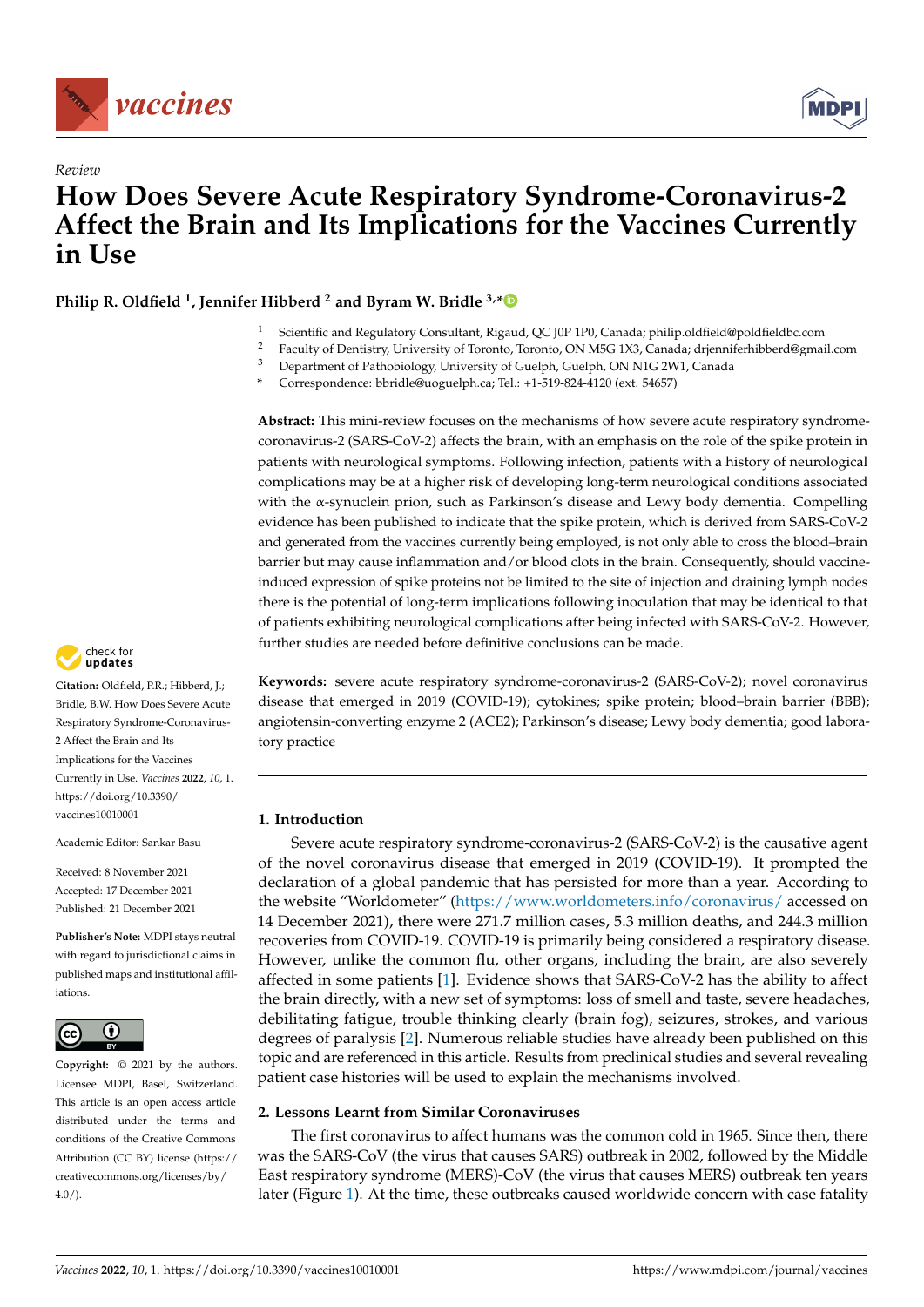rates of 9.5% and 34.4%, respectively [\[3\]](#page-6-2). Although the case fatality rates for SARS and MERS were higher than that for COVID-19, which is 2.3% [\[3\]](#page-6-2), outbreaks of the former two infectious agents were contained (Table [1\)](#page-2-0). So, what do these previous infections have in  $\frac{1}{2}$ common with the SARS-CoV-2 virus? common with the SARS-CoV-2 virus? rates of 9.5% and 34.4%, respectively [3]. Although the case factories for SARS and  $\sim$  $\frac{1}{1}$ . So, what do these previous interferences have infections  $\frac{1}{1}$ .

<span id="page-1-0"></span>

**Figure 1.** Timeline of coronaviruses and spike protein receptor targets**. Figure 1.** Timeline of coronaviruses and spike protein receptor targets.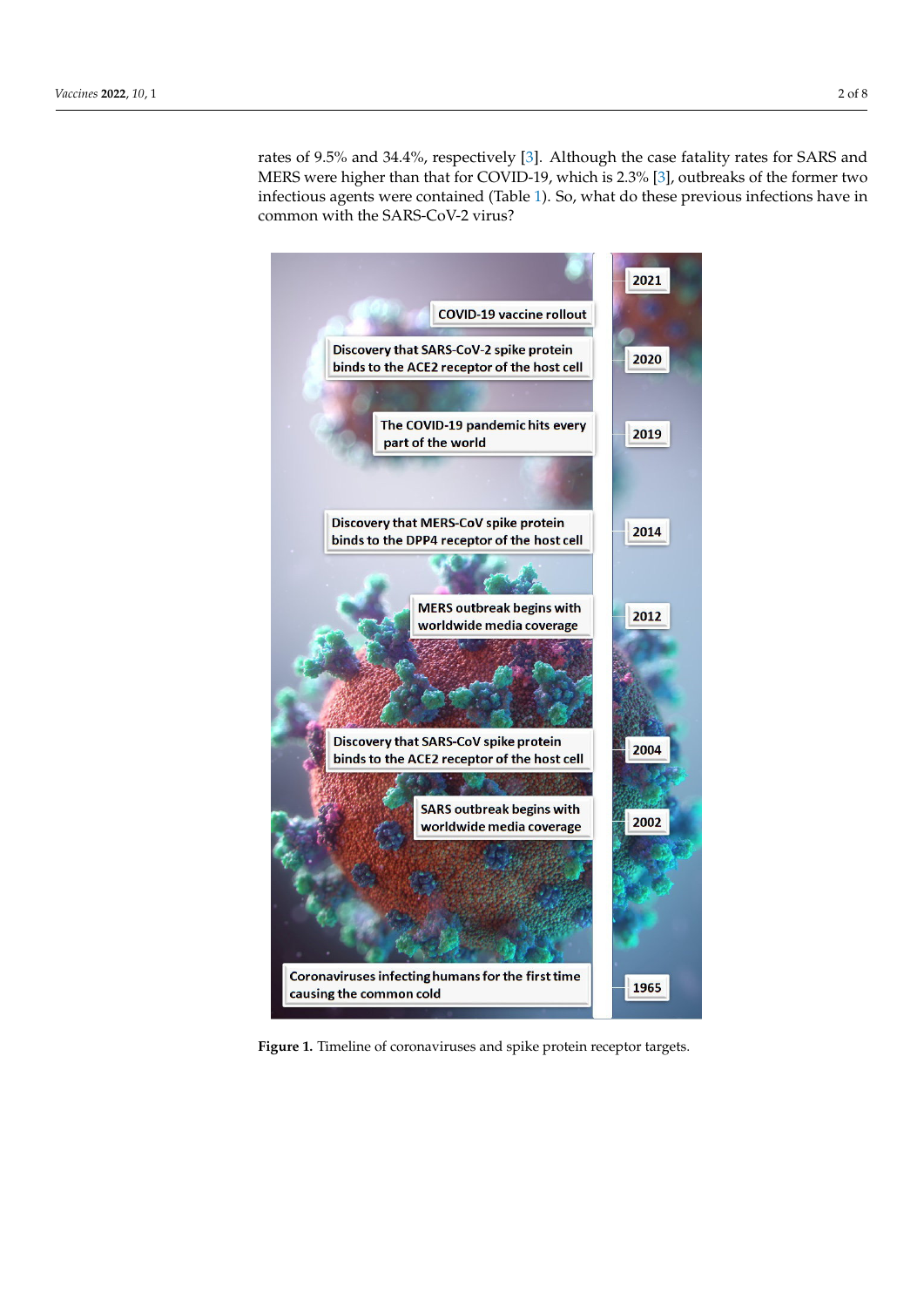| Coronavirus | <b>Host Cell Target Receptor [3]</b>      | <b>Clinical Symptoms</b>                                                                                                       | Death Rate $(\%)$ [3] |
|-------------|-------------------------------------------|--------------------------------------------------------------------------------------------------------------------------------|-----------------------|
| SARS-CoV    | Angiotensin-converting<br>enzyme 2 (ACE2) | Fever, Tiredness, Chills, Muscle aches, Dry cough,<br>Difficulty breathing, Headaches, Sore throat,<br>Diarrhea <sup>[4]</sup> | 9.5                   |
| MERS-CoV    | Dipeptidyl peptidase 4                    | Fever, Cough, Shortness of breath [5]<br>Fever, Dry cough, Chills, Difficulty breathing,                                       | 34.4                  |
| SARS-CoV-2  | ACE2                                      | Tiredness, Body aches, Headaches, Loss of taste or<br>smell, Sore throat,<br>Diarrhea [6,7]                                    | 2.3                   |

<span id="page-2-0"></span>**Table 1.** Characteristics of severe acute respiratory syndrome-coronavirus (SARS-CoV), Middle East respiratory syndrome-coronavirus (MERS-CoV), and SARS-CoV-2.

MERS-CoV binds to the dipeptidyl peptidase 4 receptor (also known as CD26). What made MERS so deadly was the fact that the receptor to which the virus bound was involved in modulating the host's immune system. T-cells were inhibited from binding to the CD26 receptor, resulting in a delayed adaptive immune response. While MERS-CoV bound to the CD26 receptors on macrophages, which forced the body to maintain its innate immune response, this resulted in the patient having a fever, initiation of a severe inflammatory reaction, and death of cells in the immune system that expressed CD26, thus making the condition worse  $[8,9]$  $[8,9]$  and giving rise to a poor prognosis (Table [1\)](#page-2-0).

Both SARS-CoV and SARS-CoV-2 target the same receptor, angiotensin-converting enzyme 2 (ACE2), on host cells, and this is probably the reason why the clinical symptoms are similar (Table [1\)](#page-2-0). With SARS and, to a lesser extent, with COVID-19, patients can feel well one moment and then, over a short period of time, develop breathing problems requiring oxygen and hospitalization. To gain insight into what might be happening in these patients, one needs to consider the role of the angiotensin-rennin system that regulates blood pressure and fluid balance. When the spike protein of SARS-CoV-2 binds the ACE2 receptor, the body control mechanism for blood pressure and fluid balance is disrupted, causing a buildup of fluid in the lungs and leading to pneumonia and respiratory failure [\[10\]](#page-6-9). This exemplifies not only the virus causing the body to work against itself but the difficulty facing physicians when it comes to effective treatment. The angiotensin-rennin system doesn't have redundancy. Therefore, once this the system becomes dysregulated, the accumulation of fluid in the lungs is inevitable [\[10\]](#page-6-9). This being the case, it can be anticipated that such patients can experience rapid declines in respiratory function, with difficulty breathing resulting in low oxygen saturation, permanent lung damage, and possibly other organ damage due to hypoxia, made even worse by mechanical ventilation [\[11\]](#page-6-10). Longterm effects of SARS-CoV and MERS-CoV are known to be associated with respiratory impairment due to permanent lung damage and psychological issues such as depression directly affecting a person's daily life years following recovery from the initial infection. A proportion of these patients are unable to return to full-time employment [\[12,](#page-6-11)[13\]](#page-6-12). Since SARS-CoV-2 targets the same receptor as SARS-CoV, a follow-up of seriously ill hospitalized patients is recommended.

Therefore, it can be concluded that the spike protein of the virus plays a key role in the pathogenesis of these diseases. These examples also illustrate the need to determine the molecular basis of disease to facilitate effective treatments.

#### **3. SARS-CoV-2 and Neurological Symptoms**

Although rare, many of the serious neurological symptoms associated with COVID-19 are due to hypoxia, cytokine storms, and blood clots, all of which contribute to damaging neurons in the brain. Loss of smell and taste (anosmia), severe headaches, debilitating fatigue, trouble thinking clearly (brain fog), seizures, strokes, and various degrees of paralysis are some of these symptoms [\[2\]](#page-6-1).

Often, one of the first symptoms of COVID-19 is the loss of smell and taste. With the olfactory nerve anatomically close to the brain, this nerve pathway would be the ideal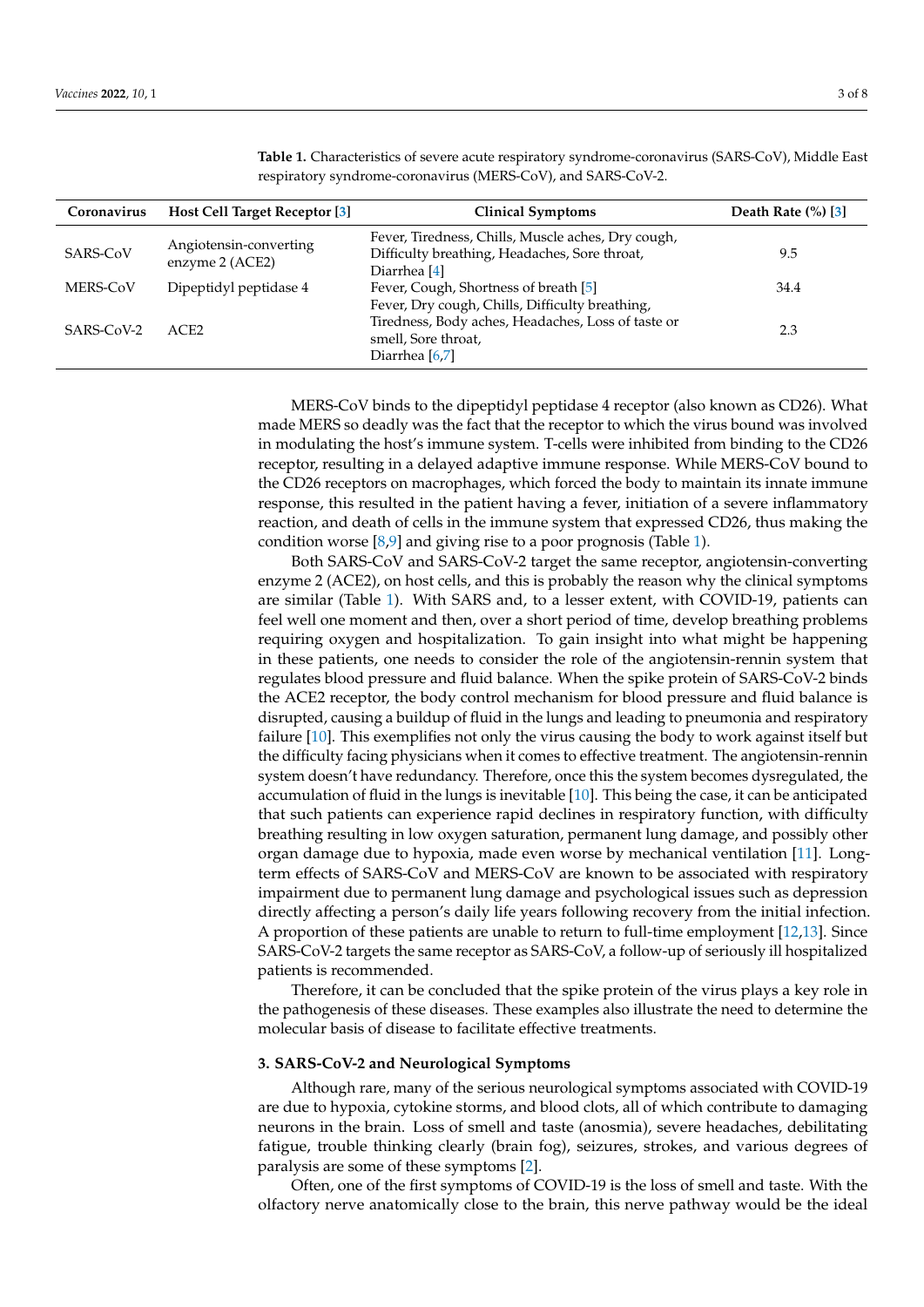means for SARS-CoV-2 to enter the brain in the early stages of the disease [\[14\]](#page-6-13). However, it remains unclear as to whether SARS-CoV-2 can spread into the brain via this route. It has been reported that the sustentacular and stem cells in the olfactory epithelium express ACE2 and are vulnerable to being infected by SARS-CoV-2. Conversely, the olfactory sensory neurons do not express ACE2, suggesting SARS-CoV-2 cannot gain access to the brain [\[15,](#page-6-14)[16\]](#page-6-15) (not yet peer reviewed). It was, therefore, concluded that damage to the olfactory epithelium underlies clinical anosmia, rather than neuronal injury.

Nonetheless, there is an alternative route by which SARS-CoV-2 can enter the brain as the disease progresses [\[14\]](#page-6-13). The spike proteins of SARS-CoV-2 bind to the ACE2 receptors expressed by the endothelial cells of the brain's vasculature, facilitating entry into these cells, enabled by the enzyme transmembrane protease serine 2. The viral damage to the endothelial cells initiates an inflammatory reaction that is essentially a cytokine storm, activating neutrophils and macrophages in the blood as well as microglia and astrocytes in the brain. Endothelial damage and the direct activation of platelets by SARS-CoV-2 via spike protein/ACE2 interactions [\[17\]](#page-6-16) can also promote the formation of micro-thrombi, which in turn can develop into blood clots. Thus, with this destabilization of the blood– brain barrier (BBB) caused by the cytokines in conjunction with the chemokine monocyte chemoattractant protein 1, SARS-CoV-2 can then freely pass through the BBB.

Once in the brain, the virus would then have the opportunity to replicate. SARS-CoV-2 has the ability to replicate using the neuron cell machinery as demonstrated using human brain cell organoids [\[18\]](#page-6-17). In addition, brain biopsies from patients that had been diagnosed with COVID-19 showed that SARS-CoV-2 was able to target and replicate in the neurons themselves [\[18\]](#page-6-17). However, it became apparent that neuroinflammation resulting in a cytokine storm was a major factor resulting in the activation of microglia. This causes an increase in kynurenine, quinolinic acid, and glutamate and a corresponding depletion of the neurotransmitters serotonin, dopamine, and norepinephrine, which is responsible for the neuropsychiatric symptoms associated with COVID-19 and neuron damage [\[14\]](#page-6-13).

#### **4. COVID-19 and a Possible Connection with Parkinson's Disease**

Based upon other viral infections affecting the brain, it has been suggested that SARS-CoV-2 infection of the central nervous system may lead to long-term neurological consequences for some patients [\[19\]](#page-6-18). A pre-print entitled "SARS-CoV-2 causes brain inflammation and induces Lewy body formation in macaques" [\[20\]](#page-6-19) (not yet peer reviewed) emphasizes this concern. In this study, the treatment group, four male rhesus and four male cynomolgus monkeys, were experimentally infected with SARS-CoV-2. The control group was comprised of two male rhesus and two male cynomolgus monkeys. The monkeys experienced asymptomatic infections and were euthanized between five to six weeks postinfection, and their brain tissues were stained for Lewy bodies by immunohistochemistry. Formation of intracellular Lewy bodies was observed in the midbrain region of the caudate nucleus of all eight of the infected monkeys, while Lewy bodies were absent in the brains of all monkeys in the control group. These results provided compelling evidence that SARS-CoV-2 has the ability to initiate α-synuclein misfolding and is, therefore, responsible for Lewy body formation in SARS-CoV-2-infected monkeys.

Should the same misfolding of  $\alpha$ -synuclein (i.e,  $\alpha$ -synuclein prion), its aggregation, and the formation of Lewy bodies occur in the brains of patients who had previously recovered from SARS-CoV-2, this could potentially lead to neurodegenerative diseases, such as Parkinson's disease and Lewy body dementia, years, if not decades, later. It is, therefore, essential to provide follow-up for patients diagnosed with COVID-19 who exhibit neurological complications post-infection [\[21\]](#page-6-20).

# **5. Pathology Attributed to the SARS-CoV-2 Spike Protein**

The vaccines that have currently received authorization to reduce the severity of COVID-19 employ either mRNA or DNA to transfect human cells to produce the spike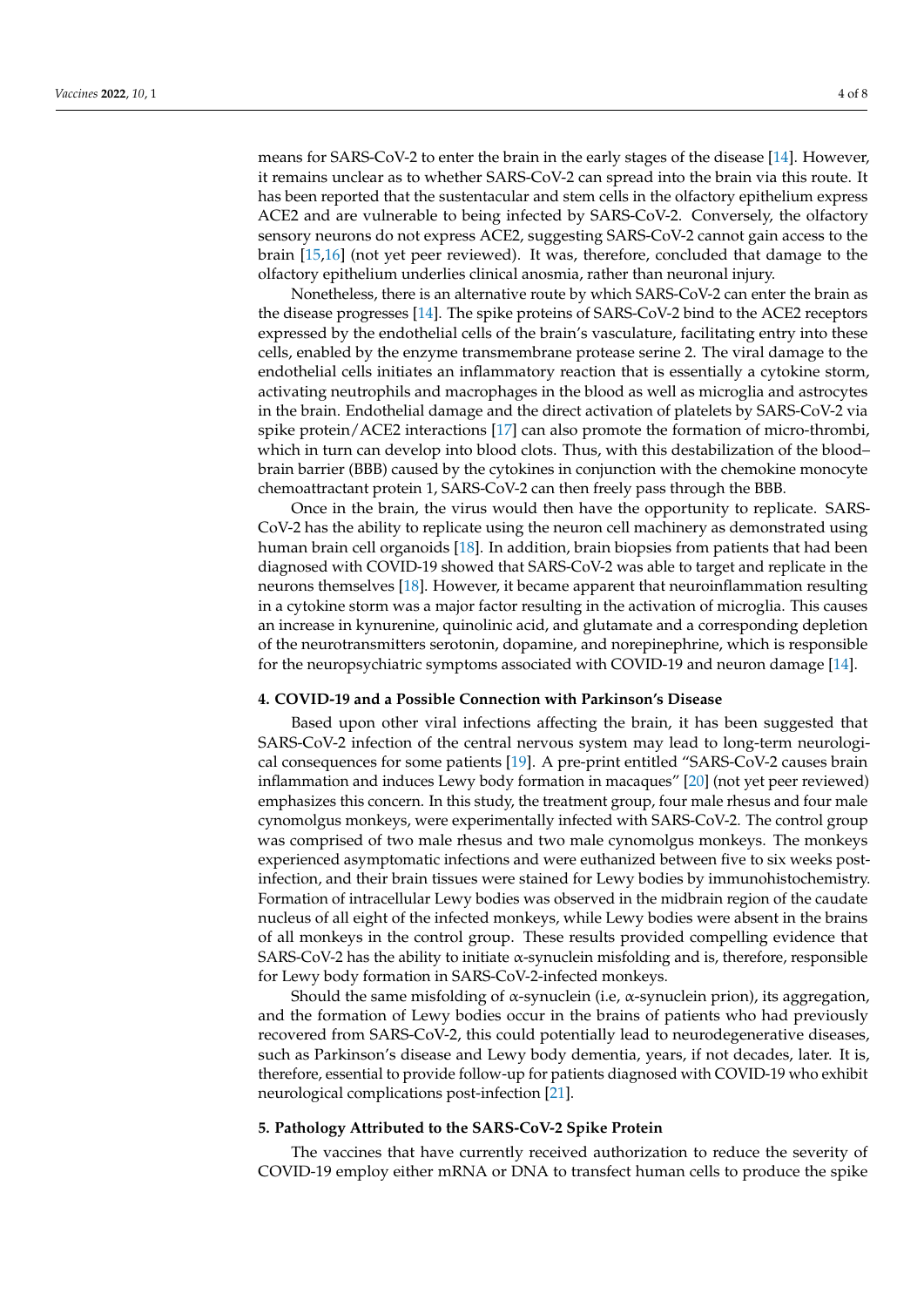protein of SARS-CoV-2, which then becomes the antigen to be targeted by the body's immune system.

An indication that the spike protein has the potential to cross the BBB was evident from an in vitro study [\[22\]](#page-6-21) suggesting that purified spike proteins from SARS-CoV-2 can initiate the pro-inflammatory response in endothelial cells in the brain, thereby destabilizing the BBB. Secondly, an in vivo study in mice demonstrated that the S1 subunit of the spike protein readily crossed the BBB, entering the brain parenchyma, after the iodinated S1 subunit was administered intravenously to male mice [\[23\]](#page-7-0). Connecting these phenomena to the vaccine administration site, which is the deltoid muscle, was the observation that the spike protein S1 subunit was detectable in the systemic circulation up to approximately two weeks post-immunization in eleven out of thirteen healthcare workers [\[24\]](#page-7-1). Although concentrations of the S1 subunit were low, this study provides proof-of-principle that spike proteins or components thereof can get into circulation following inoculation. Considering the relatively low incidence of severe adverse events caused by COVID-19 vaccines, if circulating spike proteins were drivers of any side effects the sample size of this study was far too small to identify potentially rare individuals with relatively high concentrations of circulating spike proteins. Further, it is possible that spike proteins were already bound to ACE2 receptors on endothelial cells.

It was demonstrated that the spike protein S1 subunit alone is responsible for initiating pro-inflammatory responses via Toll-like receptor 4-mediated signaling [\[25\]](#page-7-2). In addition, the spike protein alone, when bound to ACE2 on the surface of platelets, can regulate platelet function, which in turn results in blood clot formation [\[17\]](#page-6-16). Thus, it is evident that the spike protein on its own can recapitulate key aspects of the pathogenesis observed following infection with SARS-CoV-2.

## **6. What Are the Implications for the COVID-19 Vaccines Currently Being Used?**

During the pandemic, vaccine manufacturers focused mainly on assessing the efficacy of their products [\[26–](#page-7-3)[28\]](#page-7-4). However, following experience with other coronaviruses as mentioned earlier, it was already known that the spike proteins are largely responsible for the observed pathology. Therefore, a theoretical scenario exists where a certain proportion of people receiving the COVID-19 vaccine, likely from among those with neurological side effects (e.g., severe headaches), may exhibit neurological symptoms of synucleinopathies diagnosed as Parkinson's disease and/or Lewy body dementia up to two to three decades post-immunization. In the U.S. Food and Drug Administration's (FDA) briefing document, Pfizer stated the following with respect to their COVID-19 vaccine: "Following authorization of the vaccine, use in large numbers of individuals may reveal additional, potentially less frequent, and/or more serious adverse events not detected in the trial safety population of nearly 44,000 participants over the period of follow-up at this time. Active and passive safety surveillance will continue during the pos- authorization period to detect new safety signals" [\[26\]](#page-7-3). The other manufacturers made similar statements. Obviously, the pharmaceutical industry has taken it upon itself to initiate active and passive safety surveillance during this post-authorization period. On 23 August 2021, BioNTech Manufacturing GmbH (in partnership with Pfizer Inc., New York, NY, USA) received US FDA's Biologics License Application authorization (STN: BL 125742/0) for their COVID-19 mRNA vaccine BNT162b2, now marketed as "COMIRNATY" [\[29\]](#page-7-5).

# **7. Discussion**

Few would have thought, when the COVID-19 pandemic was declared in early 2020 and labeled as a respiratory illness, that discussion would progress to the question of serious neurological consequences. We have already recognized the need to closely monitor and screen for α-synuclein prions in patients who have experienced neurological complications, but what about people who have been vaccinated? Over this past year, there have been several publications indicating that the neurological side effects of the COVID-19 vaccines are extremely rare. This is true for the more serious adverse events as stated by the authors,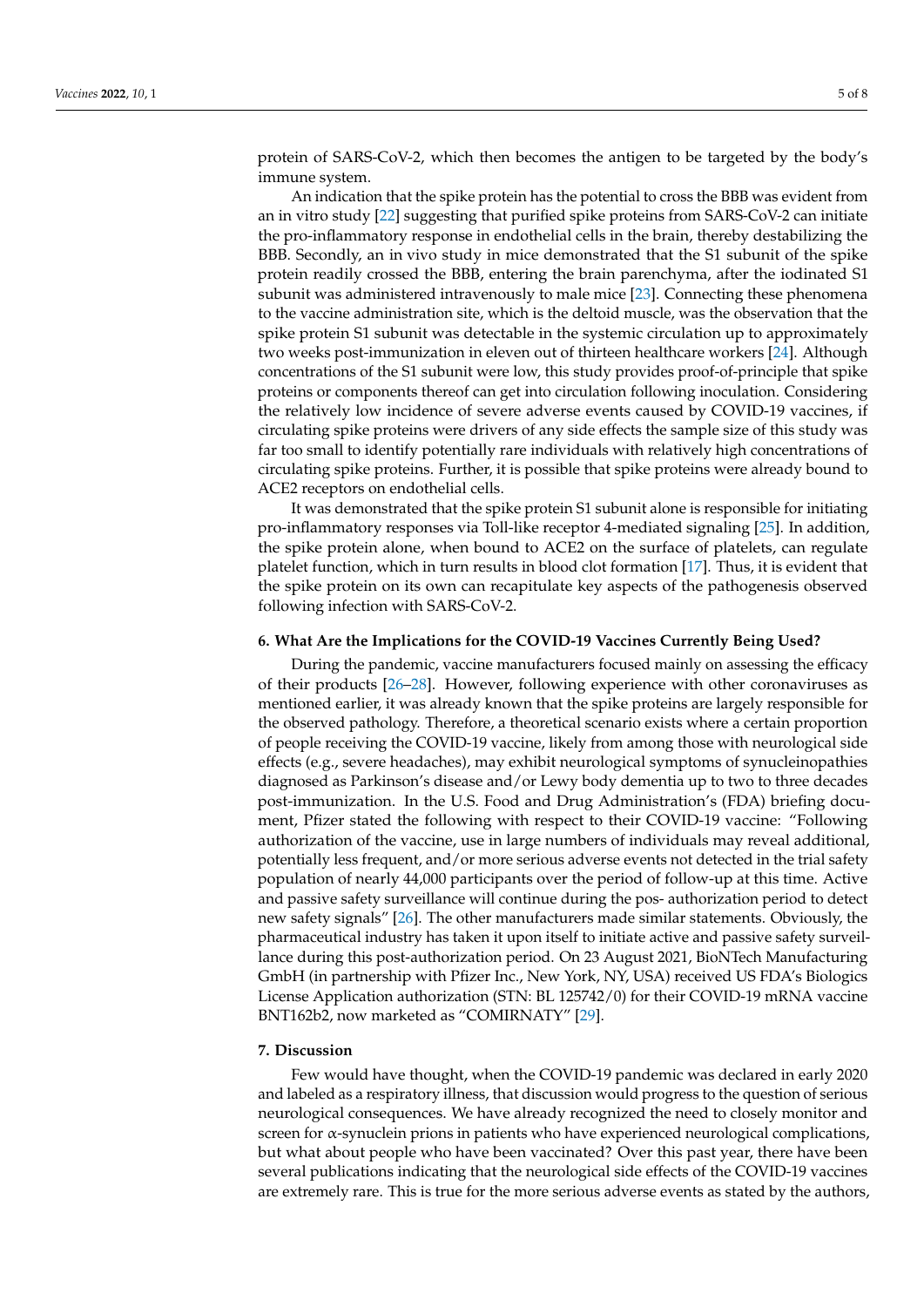considering the number of actual doses administered [\[30–](#page-7-6)[33\]](#page-7-7). However, that does not detract from the fact that these individuals need to be followed up. In addition, it is worth noting that according to the label [\[34\]](#page-7-8) of the recently FDA-approved COVID-19 vaccine "COMIRNATY", submitted by BioNTech Manufacturing GmbH (in partnership with Pfizer Inc.), the occurrence of acute neurological symptoms (i.e., fatigue and/or headaches), although not considered to be serious, were high, especially in the younger age group (16 through to 55 years of age). Such neurological symptoms, especially if prolonged, could well be indicative of inflammation, which can act as the trigger giving rise to synucleinopathies such as Parkinson's disease up to two to three decades post-immunization [\[21\]](#page-6-20). Therefore, individuals who have experienced adverse neurological effects after being administered a COVID-19 vaccine should also be followed up.

Of interest is the mode of action of the COVID-19 vaccines currently used, where the end product is the SARS-CoV-2 spike protein, the intended target being the antigenpresenting cells of the immune system. However, there are indications that the spike protein generated by these vaccines may have off-target effects [\[17](#page-6-16)[,34](#page-7-8)[–36\]](#page-7-9). There is no evidence that distribution and/or toxicokinetic studies of the spike protein were performed [\[34](#page-7-8)[,37\]](#page-7-10). With this in mind, it would be prudent to follow up subjects who experience neurological side effects as a result of the COVID-19 vaccines, in addition to the hospitalized patients with COVID-19 who had neurological complications. With the COVID-19 vaccines, an assumption was made that the spike protein produced in the host cells would not be shed into the systemic circulation. Hence, additional data are required to determine the toxicity and distribution of the spike protein, which is already known to cause disease. Perhaps a standard 28-day study with good laboratory practice could be initiated that not only mimics the concentration that enters the plasma post-vaccination [\[24\]](#page-7-1) but also exceeds it, in order to provide a good safety margin in a suitable species. Other regulated studies may also be deemed appropriate to fill the knowledge gap. The Guidance for Industry that perhaps should have been used is the Preclinical Assessment of Investigational Cellular and Gene Therapy Products [\[38\]](#page-7-11), although, like the Development and Licensure of Vaccines to Prevent COVID-19 Guidance for Industry [\[39\]](#page-7-12), in which the recommendations were also non-binding, the former guidance does recommend more extensive non-clinical studies—including full histopathology—and in the introduction states: "The Center for Biologics Evaluation and Research (CBER)/Office of Cellular, Tissue, and Gene Therapies (OCTGT) is issuing this guidance to provide sponsors and individuals that design and implement preclinical studies with recommendations on the substance and scope of preclinical information needed to support clinical trials for investigational cellular therapies, gene therapies, therapeutic vaccines, xenotransplantation, and certain biologic–device combination products which OCTGT reviews (hereinafter referred to as CGT products).".

Until such definitive studies are carried out and results substantiated, it lends consideration for caution when deciding whether to administer the COVID-19 vaccines to the younger age groups.

**Author Contributions:** P.R.O. has collaborated on and presented research focused on prion diseases. J.H. is a health professional who has developed expertise in and advocated for early treatment strategies for COVID-19. B.W.B. is a viral immunologist whose research program and publication history has focused on the development of novel vaccination strategies. All three co-authors contributed to the conception, design, writing, review, and revision of the manuscript. All sources of information used to prepare this article have been cited in the references section. All authors have read and agreed to the published version of the manuscript.

**Funding:** B.W.B. received funding to conduct preclinical research with novel vaccines targeting the spike protein of SARS-CoV-2 (COVID-19 Rapid Research Fund, Ontario Ministry of Colleges and Universities; Pandemic Response Challenge Program Grant, National Research Council of Canada). The funders had no role in the conceptualization, writing, or publication of the manuscript.

**Institutional Review Board Statement:** Not applicable.

**Informed Consent Statement:** Not applicable.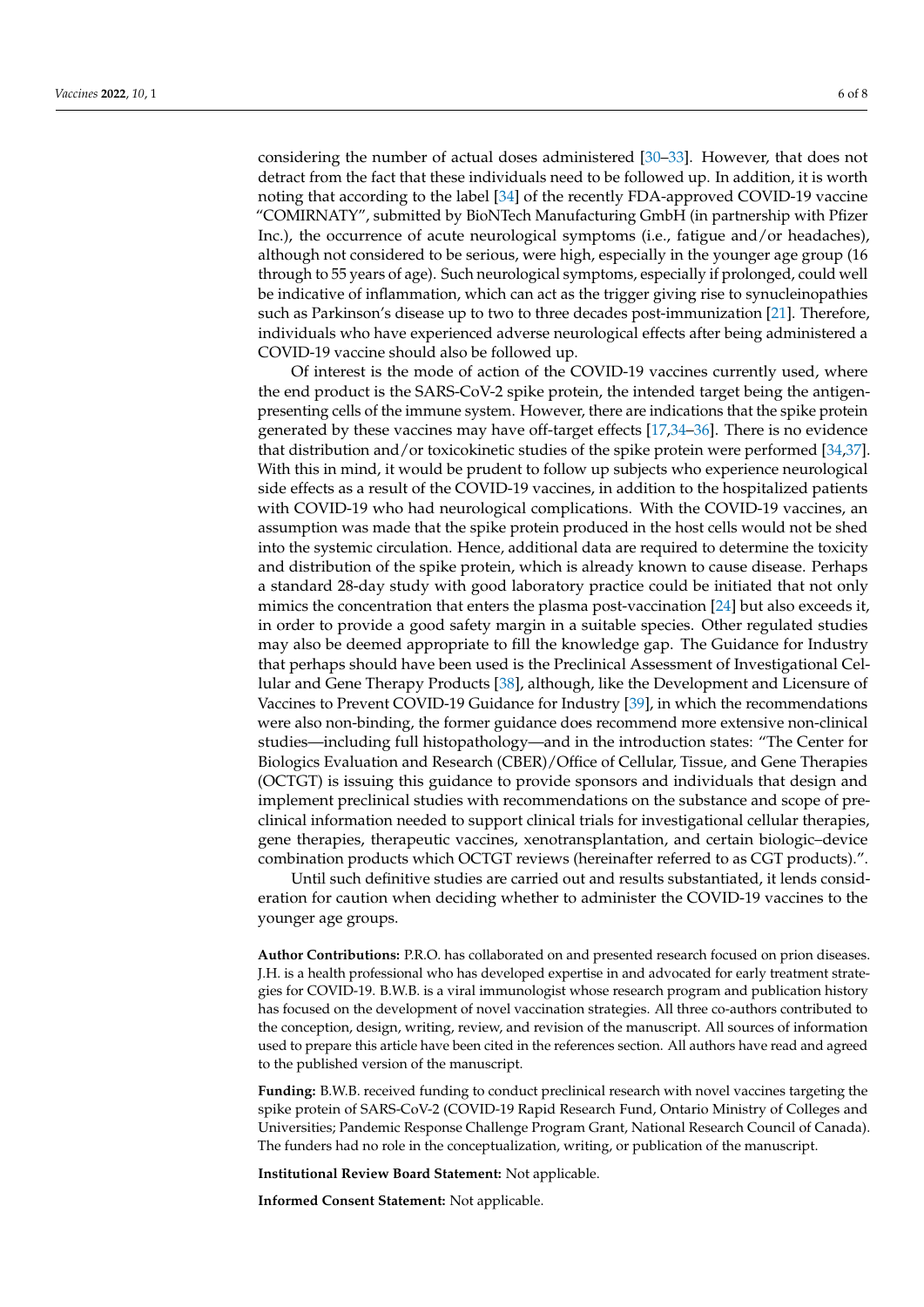**Conflicts of Interest:** B.W.B. received funding as already noted. The authors have no other conflicts of interest to declare.

### **References**

- <span id="page-6-0"></span>1. Nath, A. Neurologic complications of coronavirus infections. *Neurology* **2020**, *94*, 809–810. [\[CrossRef\]](http://doi.org/10.1212/WNL.0000000000009455)
- <span id="page-6-1"></span>2. Alquisiras-Burgos, I.; Peralta-Arrieta, I.; Alonso-Palomares, L.A.; Zacapala-Gómez, A.E.; Salmerón-Bárcenas, E.; Aguilera, P. Neurological Complications Associated with the Blood-Brain Barrier Damage Induced by the Inflammatory Response during SARS-CoV-2 Infection. *Mol. Neurobiol.* **2020**, *58*, 520–535. [\[CrossRef\]](http://doi.org/10.1007/s12035-020-02134-7)
- <span id="page-6-2"></span>3. Petrosillo, N.; Viceconte, G.; Ergonul, O.; Ippolito, G.; Petersen, E. COVID-19, SARS and MERS: Are they closely related? *Clin. Microbiol. Inf.* **2020**, *26*, 729–734. [\[CrossRef\]](http://doi.org/10.1016/j.cmi.2020.03.026) [\[PubMed\]](http://www.ncbi.nlm.nih.gov/pubmed/32234451)
- <span id="page-6-3"></span>4. Hui, D.S.C.; Zumla, A. Severe Acute Respiratory Syndrome, Historical, Epidemiologic, and Clinical Features. *Infect. Dis Clin. N. Am.* **2019**, *33*, 869–889. [\[CrossRef\]](http://doi.org/10.1016/j.idc.2019.07.001)
- <span id="page-6-4"></span>5. Saad, M.; Omrani, A.S.; Baig, K.; Bahloul, A.; Elzein, F.; Matin, M.A.; Selim, M.A.A.; Al-Mutairi, M.; Al-Nakhli, D.; Al-Aidaroos, A.Y.; et al. Clinical aspects and outcomes of 70 patients with Middle East respiratory syndrome coronavirus infection: A single-center experience in Saudi Arabia. *Int. J. Infect. Dis.* **2014**, *29*, 301–306. [\[CrossRef\]](http://doi.org/10.1016/j.ijid.2014.09.003) [\[PubMed\]](http://www.ncbi.nlm.nih.gov/pubmed/25303830)
- <span id="page-6-5"></span>6. Government of Canada. COVID-19 Sgns, Symptoms and Severity of Disease: A Clinician Guide. Available online: [https://www.canada.ca/en/public-health/services/diseases/2019-novel-coronavirus-infection/guidance-documents/signs](https://www.canada.ca/en/public-health/services/diseases/2019-novel-coronavirus-infection/guidance-documents/signs-symptoms-severity.html)[symptoms-severity.html](https://www.canada.ca/en/public-health/services/diseases/2019-novel-coronavirus-infection/guidance-documents/signs-symptoms-severity.html) (accessed on 17 June 2021).
- <span id="page-6-6"></span>7. Mian, M.S.; Khan, L.R.S.; Hussain, N.; Razaq, M. Pathological Findings and Management of COVID-19 Patients: A Brief Overview of Modern-day Pandemic. *Cureus* **2020**, *12*, e8136. [\[CrossRef\]](http://doi.org/10.7759/cureus.8136) [\[PubMed\]](http://www.ncbi.nlm.nih.gov/pubmed/32550056)
- <span id="page-6-7"></span>8. Zhou, J.; Chu, H.; Li, C.; Wong, B.H.-Y.; Cheng, Z.-S.; Poon, V.W.-M.; Sun, T.; Lau, C.C.-Y.; Wong, K.K.-Y.; Chan, J.Y.-W.; et al. Active Replication of Middle East Respiratory Syndrome Coronavirus and Aberrant Induction of Inflammatory Cytokines and Chemokines in Human Macrophages: Implications for Pathogenesis. *J. Infect. Dis.* **2014**, *209*, 1331–1342. [\[CrossRef\]](http://doi.org/10.1093/infdis/jit504) [\[PubMed\]](http://www.ncbi.nlm.nih.gov/pubmed/24065148)
- <span id="page-6-8"></span>9. Liang, Y.; Wang, M.-L.; Chien, C.-S.; Yarmishyn, A.A.; Yang, Y.-P.; Lai, W.-Y.; Luo, Y.-H.; Lin, Y.-T.; Chen, Y.-J.; Chang, P.-C.; et al. Highlight of Immune Pathogenic Response and Hematopathologic Effect in SARS-CoV, MERS-CoV, and SARS-CoV-2 Infection. *Front. Immunol.* **2020**, *11*, 1022. [\[CrossRef\]](http://doi.org/10.3389/fimmu.2020.01022)
- <span id="page-6-9"></span>10. Kuba, K.; Imai, Y.; Rao, S.; Gao, H.; Guo, F.; Guan, B.; Huan, Y.; Yang, P.; Zhang, Y.; Deng, W.; et al. A crucial role of angiotensin converting enzyme 2 (ACE2) in SARS coronavirus–induced lung injury. *Nat. Med.* **2005**, *11*, 875–879. [\[CrossRef\]](http://doi.org/10.1038/nm1267)
- <span id="page-6-10"></span>11. Mahmood, S.S.; Pinsky, M.R. Heart-lung interactions during mechanical ventilation: The basics. *Ann. Transl. Med.* **2018**, *6*, 349. [\[CrossRef\]](http://doi.org/10.21037/atm.2018.04.29)
- <span id="page-6-11"></span>12. Ahmed, H.; Patel, K.; Greenwood, D.C.; Halpin, S.; Lewthwaite, P.; Salawu, A.; Eyre, L.; Breen, A.; O'Connor, R.; Jones, A.; et al. Long-term Clinical Outcomes in Survivors of Severe Acute Respiratory Syndrome (SARS) and Middle East Respiratory Syndrome (MERS) Coronavirus Outbreaks After Hospitalisation or ICU Admission: A Systematic Review and Meta-Analysis. *J. Rehabil. Med.* **2020**, *52*, 1–11. [\[CrossRef\]](http://doi.org/10.2340/16501977-2694)
- <span id="page-6-12"></span>13. Ngai, J.C.; Ko, F.W.; Ng, S.S.; To, K.-W.; Tong, M.; Hui, D.S. The long-term impact of severe acute respiratory syndrome on pulmonary function, exercise capacity and health status. *Respirology* **2010**, *15*, 543–550. [\[CrossRef\]](http://doi.org/10.1111/j.1440-1843.2010.01720.x) [\[PubMed\]](http://www.ncbi.nlm.nih.gov/pubmed/20337995)
- <span id="page-6-13"></span>14. Boldrini, M.; Canoll, P.D.; Klein, R.S. How COVID-19 Affects the Brain. *JAMA Psych. Clin. Rev. Educ.* **2021**, *78*, 682–683. [\[CrossRef\]](http://doi.org/10.1001/jamapsychiatry.2021.0500) [\[PubMed\]](http://www.ncbi.nlm.nih.gov/pubmed/33769431)
- <span id="page-6-14"></span>15. Brann, D.H.; Tsukahara, T.; Weinreb, C.; Lipovsek, M.; Van den Berge, K.; Gong, B.; Chance, R.; Macaulay, I.C.; Chou, H.-J.; Fletcher, R.; et al. Non-neuronal expression of SARS-CoV-2 entry genes in the olfactory system suggests mechanisms underlying COVID-19 associated anosmia. *bioRxiv* **2020**. *preprint*. [\[CrossRef\]](http://doi.org/10.1126/sciadv.abc5801)
- <span id="page-6-15"></span>16. Fodoulian, L.; Tuberosa, J.; Rossier, D.; Boillat, M.; Kan, C.; Pauli, V.; Egervari, K.; Lobrinus, J.A.; Landis, B.N.; Carleton, A.; et al. SARS-CoV-2 receptor and entry genes are expressed by sustentacular cells in the human olfactory neuroepithelium. *bioRxiv* **2020**. *preprint*. [\[CrossRef\]](http://doi.org/10.1101/2020.03.31.013268)
- <span id="page-6-16"></span>17. Zhang, S.; Liu, Y.; Wang, X.; Yang, L.; Li, H.; Wang, Y.; Liu, M.; Zhao, X.; Xie, Y.; Yang, Y.; et al. SARS-CoV-2 binds platelet ACE2 to enhance thrombosis in COVID-19. *J. Hematol. Oncol.* **2020**, *13*, 1–22. [\[CrossRef\]](http://doi.org/10.1186/s13045-020-00954-7)
- <span id="page-6-17"></span>18. Song, E.; Zhang, C.; Israelow, B.; Lu-Culligan, A.; Prado, A.V.; Skriabine, S.; Lu, P.; Weizman, O.-E.; Liu, F.; Dai, Y.; et al. Neuroinvasion of SARS-CoV-2 in human and mouse brain. *J. Exp. Med.* **2021**, *218*, 1–18. [\[CrossRef\]](http://doi.org/10.1084/jem.20202135)
- <span id="page-6-18"></span>19. Lippi, A.; Domingues, R.; Setz, C.; Outeiro, T.F.; Krisko, A. SARS-CoV-2: At the Crossroad between Aging and Neurodegeneration. *Mov. Disord.* **2020**, *35*, 716–720. [\[CrossRef\]](http://doi.org/10.1002/mds.28084)
- <span id="page-6-19"></span>20. Philippens, I.H.C.H.M.; Böszörményi, K.P.; Wubben, J.A.; Fagrouch, Z.C.; van Driel, N.; Mayenburg, A.Q.; Lozovagia, D.; Roos, E.; Schurink, B.; Bugiani, M.; et al. SARS-CoV-2 causes brain inflammation and induces Lewy body formation in macaques. *bioRxiv* **2021**. *preprint*. [\[CrossRef\]](http://doi.org/10.1101/2021.02.23.432474)
- <span id="page-6-20"></span>21. Brundin, P.; Nath, A.; Beckham, D.J. Is COVID-19 a perfect storm for Parkinson's disease. *Trends Neurosci.* **2020**, *43*, 931–933. [\[CrossRef\]](http://doi.org/10.1016/j.tins.2020.10.009)
- <span id="page-6-21"></span>22. Buzhdygan, T.P.; DeOre, B.J.; Bawdwin-Leclair, A.; Bullock, T.A.; McGary, H.M.; Khan, J.A.; Razmpour, R.; Hale, J.F.; Galie, P.A.; Potula, R.; et al. The SARS-CoV-2 spike protein alters barrier function in 2D static and 3D microfluidic in-vitro models of the human blood–brain barrier. *Neurobiol. Dis.* **2020**, *146*, 105131. [\[CrossRef\]](http://doi.org/10.1016/j.nbd.2020.105131)